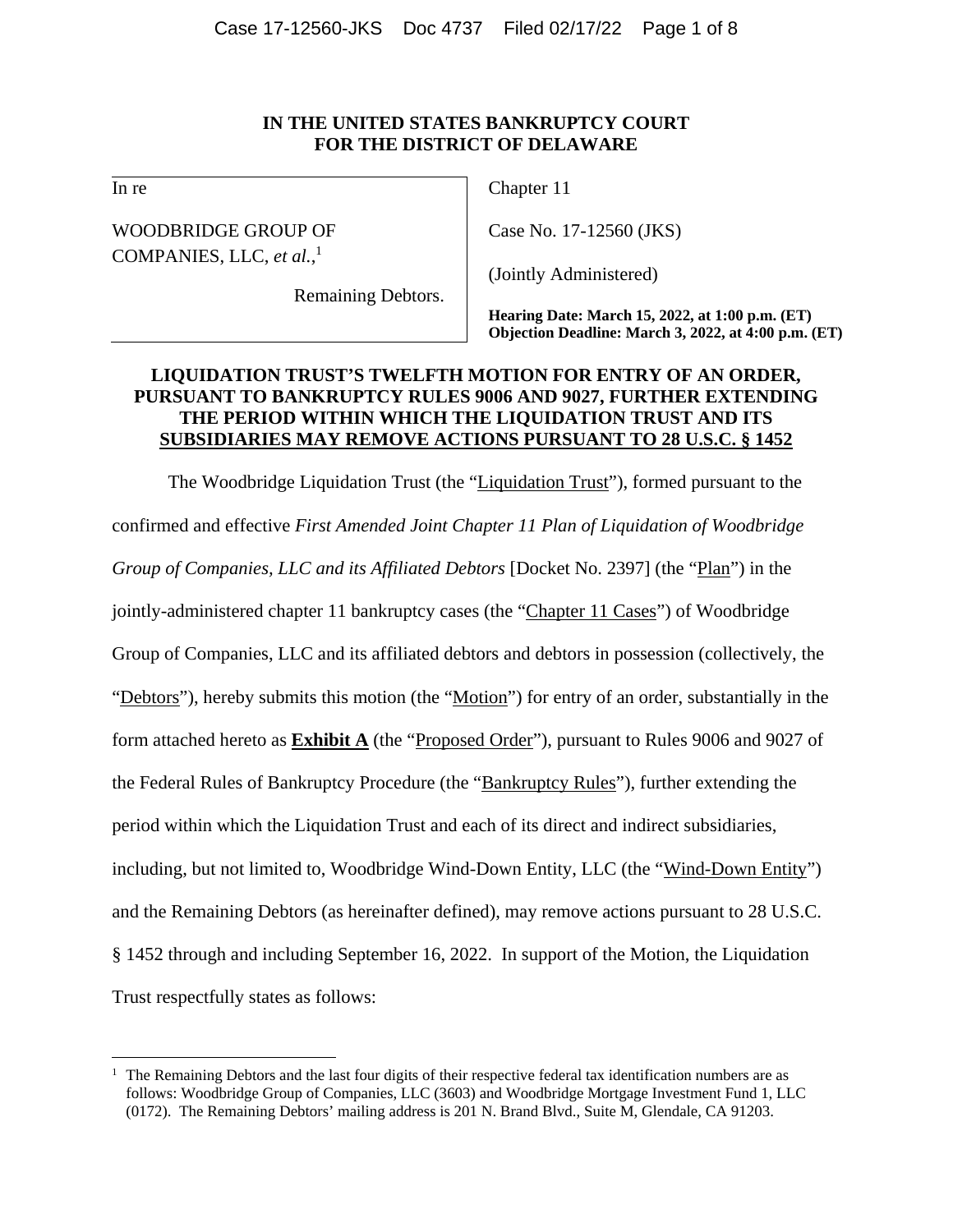## **I. JURISDICTION**

1. The United States Bankruptcy Court for the District of Delaware

(the "Court") has jurisdiction over these Chapter 11 Cases and the Motion pursuant to 28 U.S.C. §§ 157 and 1334, and the *Amended Standing Order of Reference* from the United States District Court for the District of Delaware dated February 29, 2012. This is a core proceeding within the meaning of 28 U.S.C. § 157(b)(2). Venue of these Chapter 11 Cases and the Motion in this district is proper under 28 U.S.C. §§ 1408 and 1409.

2. Pursuant to Rule 9013-1(f) of the Local Rules of Bankruptcy Practice and Procedure of the United States Bankruptcy Court for the District of Delaware (the "Local Rules"), the Debtors consent to the Court's entry of a final judgment or order with respect to the Motion if it is determined that the Court, absent consent of the parties, cannot enter final orders or judgments consistent with Article III of the United States Constitution.

3. The statutory and legal predicates for the relief requested herein are Bankruptcy Rules 9006 and 9027.

# **II. BACKGROUND**

4. On December 4, 2017, 279 of the Debtors (the "Original Debtors") commenced voluntary cases under chapter 11 of title 11 of the United States Code, 11 U.S.C. §§ 101–1532 (the "Bankruptcy Code"). Thereafter, on February 9, 2018, March 9, 2018, March 23, 2018, and March 27, 2018, an additional 27 affiliated Debtors (the "Additional Debtors") commenced voluntary cases under chapter 11 of the Bankruptcy Code (collectively, the "Petition Dates"). The Debtors' Chapter 11 Cases are being jointly administered pursuant to Bankruptcy Rule 1015(b) and Local Rule 1015-1.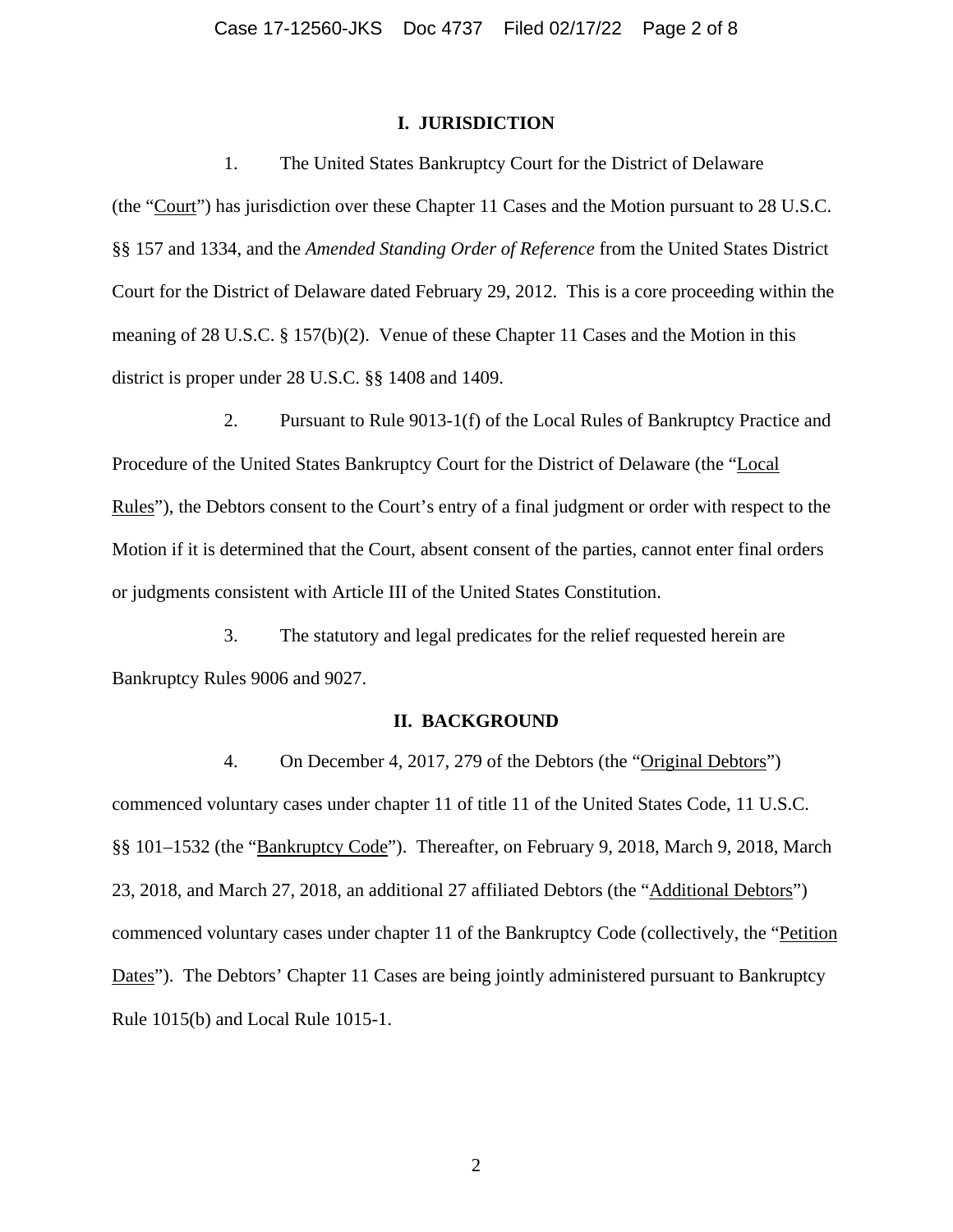#### Case 17-12560-JKS Doc 4737 Filed 02/17/22 Page 3 of 8

5. On December 14, 2017, the Office of the United States Trustee for the District of Delaware (the "U.S. Trustee") appointed an official committee of unsecured creditors [Docket No. 79] (the "Committee").

6. Information about the Debtors' operations, capital structure and the events leading up to the commencement of these Chapter 11 Cases is set forth in the *Disclosure Statement for the First Amended Joint Chapter 11 Plan of Liquidation of Woodbridge Group of Companies, LLC and its Affiliated Debtors* [Docket No. 2398].

7. The Effective Date under the Plan occurred on February 15, 2019. On February 25, 2019, the Court entered the *Final Decree Closing Certain Cases and Amending Caption of Remaining Cases* [Docket No. 3440] which closed all of the Debtors' cases other than those of debtors Woodbridge Group of Companies, LLC and Woodbridge Mortgage Investment Fund 1, LLC (the "Remaining Debtors").

8. After an initial extension for the Original Debtors and certain of the Additional Debtors, on June 1, 2018, the Court entered an order [Docket No. 1904] consolidating and further extending the deadline to file notices of removal pursuant to 28 U.S.C. § 1452 and Bankruptcy Rule 9027 for all of the Debtors through and including September 24, 2018, and thereafter entered an order [Docket No. 3303] further extending such deadline for all of the Debtors through and including March 21, 2019. Following the Effective Date of the Plan, the Court entered orders [Docket Nos. 3538, 3693, 3861, 4395, 4535, 4595 & 4682] extending such deadline for the Liquidation Trust and its subsidiaries, which deadline was most recently extended through and including March 18, 2022 (the "Current Removal Deadline").

#### **III. RELIEF REQUESTED**

9. By this Motion, the Liquidation Trust seeks to further extend the Current Removal Deadline. Specifically, the Liquidation Trust requests the Court enter the Proposed

3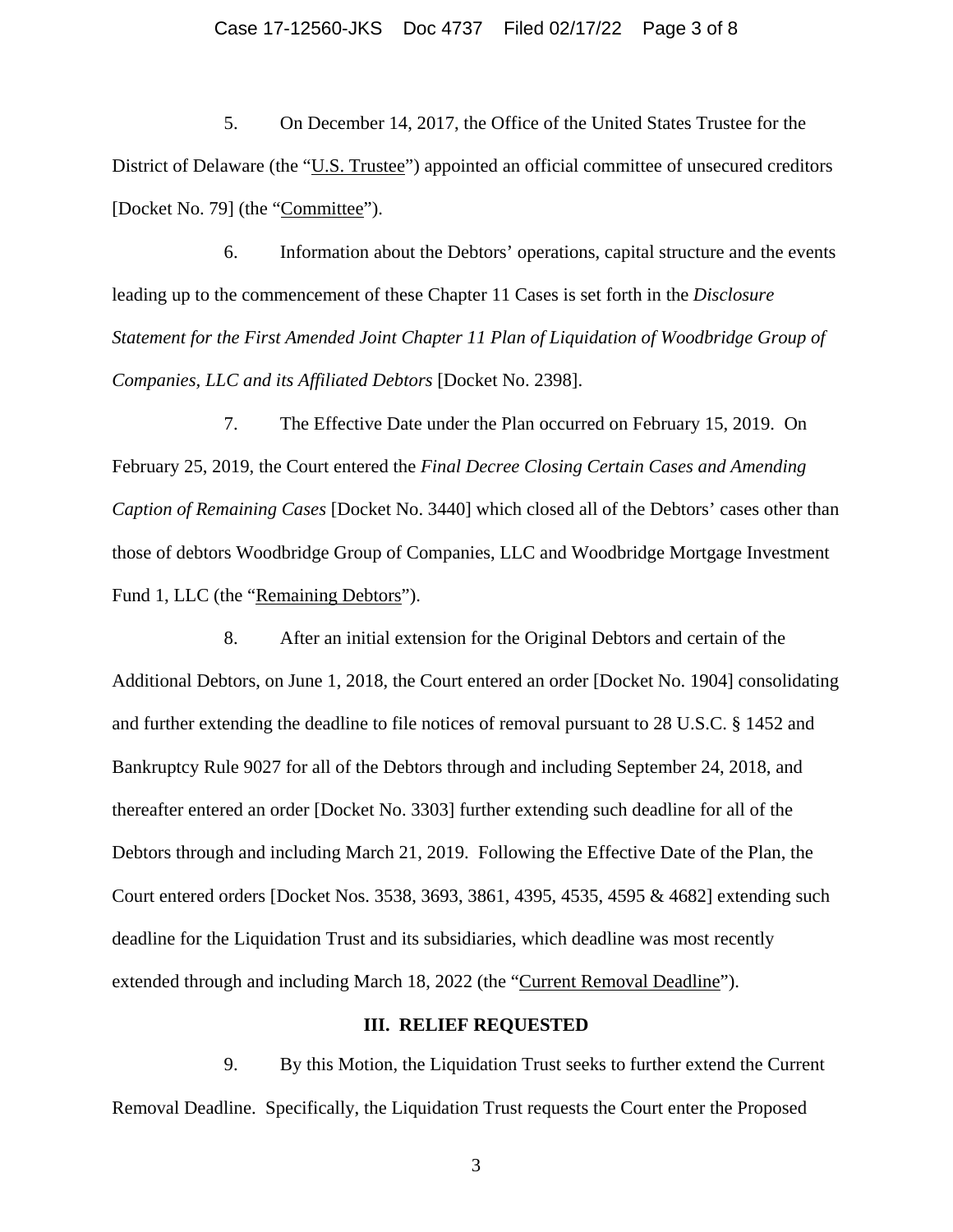#### Case 17-12560-JKS Doc 4737 Filed 02/17/22 Page 4 of 8

Order, extending the period within which the Liquidation Trust and each of its direct and indirect subsidiaries, including, but not limited to, the Wind-Down Entity and the Remaining Debtors, may remove actions and related proceedings through and including September 16, 2022,<sup>2</sup> without prejudice to the rights of the Liquidation Trust to seek further extensions of the time within which the Liquidation Trust and each of its direct and indirect subsidiaries, including, but not limited to, the Wind-Down Entity and the Remaining Debtors, may remove actions and related proceedings. The Liquidation Trust's request, if granted, would extend the Current Removal Deadline by approximately six months. This is the twelfth request for an extension of the Current Removal Deadline (the first four having been made by the Debtors prior to the Effective Date).

#### **IV. BASIS FOR RELIEF**

10. Bankruptcy Rule 9027 and 28 U.S.C. § 1452 govern the removal of

pending civil actions. Specifically, section 1452(a) provides that:

1

[a] party may remove any claim or cause of action in a civil action other than a proceeding before the United States Tax Court or a civil action by a governmental unit to enforce such governmental unit's police or regulatory power, to the district court for the district where such civil action is pending, if such district court has jurisdiction of such claim or cause of action under section 1334 of this title.

28 U.S.C. § 1452(a). Bankruptcy Rule 9027(a)(2) further provides, in pertinent part, that:

[i]f the claim or cause of action in a civil action is pending when a case under the [Bankruptcy] Code is commenced, a notice of removal may be filed in the bankruptcy court only within the longest of (A) 90 days after the order for relief in the case under the Code, (B) 30 days after entry of an order terminating a stay, if the claim or cause of action in a civil action has been stayed under § 362 of the Code, or (C) 30 days after a trustee qualifies in a chapter 11 reorganization case but not later than 180 days after the order for relief.

<sup>2</sup> Pursuant to Local Rule 9006-2, the filing of the Motion prior to the expiration of the Current Removal Deadline shall automatically extend the Current Removal Deadline until the Court acts on the Motion without the necessity for entry of a bridge order.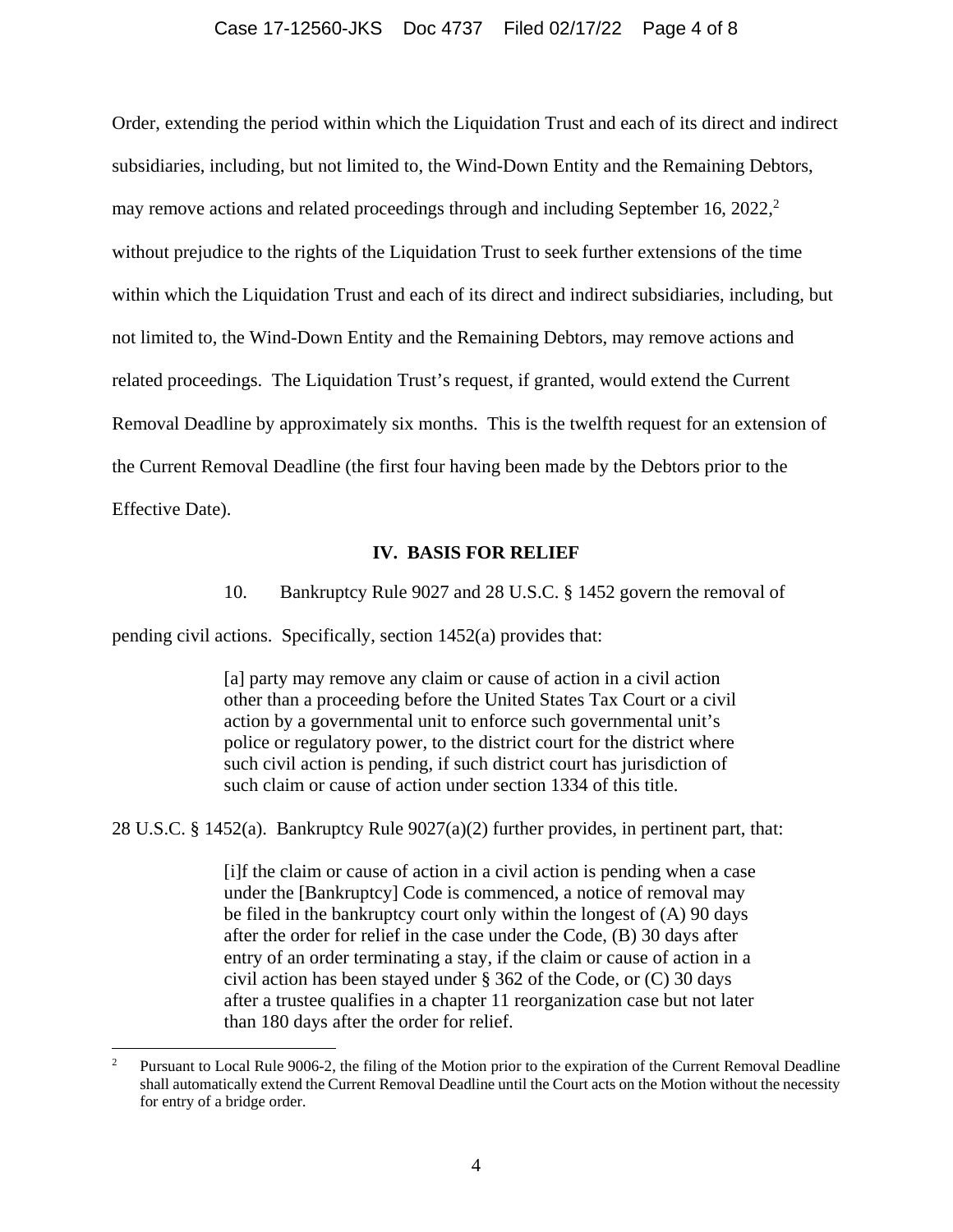Fed. R. Bankr. P. 9027(a)(2).

11. Bankruptcy Rule 9006(b) makes clear that the Court may extend

unexpired time periods, such as the Debtors' removal period, without notice. Specifically, Rule

9006(b) states that:

 $\overline{a}$ 

when an act is required or allowed to be done at or within a specified period by [the Bankruptcy Rules] or by a notice given thereunder or by order of court, the court for cause shown may at any time in its discretion . . . with or without motion or notice order the period enlarged if the request therefor is made before the expiration of the period originally prescribed or as extended by a previous order.

Fed. R. Bankr. P. 9006(b)(1). Accordingly, because the Current Removal Deadline has not yet expired, the Court is authorized to grant the relief requested herein. *See Robert Plan Corp. v. Am. Int'l Grp. Inc.*, No. 09-200 (GEB) (DEA), 2009 U.S. Dist. LEXIS 69540, at \*15 (D. N.J. Aug. 10, 2009) (stating that the period in which to file a motion to remove actions may be expanded pursuant to Bankruptcy Rule 9006); *Raff v. Gordon*, 58 B.R. 988, 990 (Bankr. E.D. Pa. 1986) (same); *Jandous Elec. Constr. Corp. v. City of N.Y. (In re Jandous Elec. Constr. Corp.)*, 106 B.R. 48, 50 (Bankr. S.D.N.Y. 1989) (same); *In re Boyer*, 108 B.R. 19, 26 (Bankr. N.D.N.Y. 1988) (same).

12. The Debtors are or were<sup>3</sup> parties to actions currently pending in the courts of certain states and federal districts (each an "Action," and collectively, the "Actions"), and the Liquidation Trust believes that it is prudent to seek an extension of the time established by Bankruptcy Rule 9027 to protect the rights of the Liquidation Trust and its subsidiaries to remove these Actions.

<sup>3</sup> The Liquidation Trust and/or one or more of its subsidiaries has substituted in, or is in the process of substituting in, as a party in the Actions in place of the Debtors.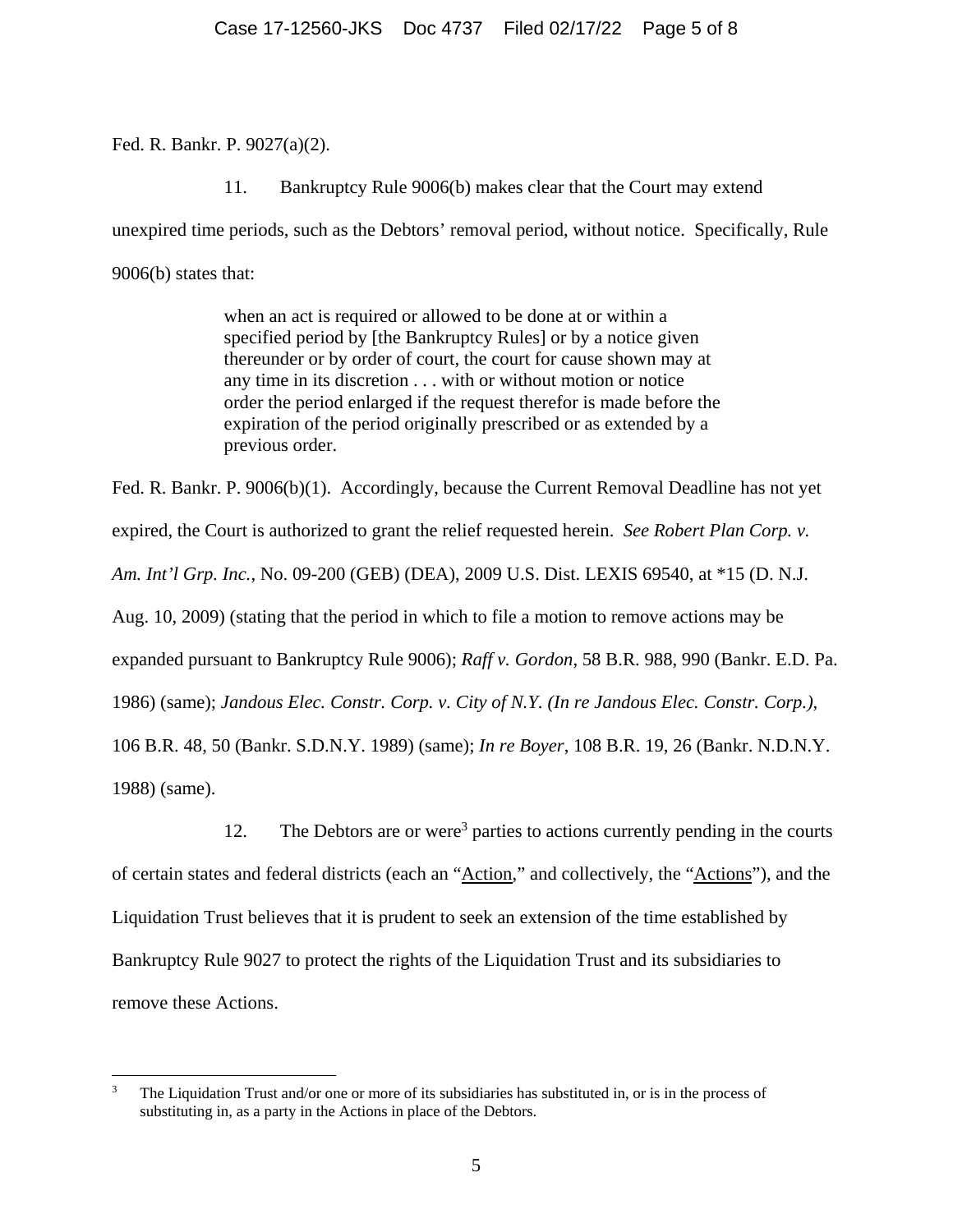#### Case 17-12560-JKS Doc 4737 Filed 02/17/22 Page 6 of 8

13. Since the Effective Date of the Plan, the Liquidation Trust and/or its subsidiaries have been engaged in numerous tasks, including marketing and completing sales of the remaining real properties formerly owned by the Debtors, preparing and filing substantive and non-substantive objections to thousands of claims, prosecuting hundreds of adversary proceedings and prosecuting or participating in other litigation, and continuing to work on regulatory matters. In addition, the Liquidation Trust has worked to implement the Plan by issuing Trust interests to the Liquidation Trust's beneficiaries, and has made eight distributions, and announced a ninth distribution in early February 2022. The Liquidation Trust has also effectuated the registration with the United States Securities and Exchange Commission of the Liquidation Trust's Class A Liquidation Trust Interests and obtained approval from the Depository Trust Corporation (the "DTC") to make such Interests eligible for the DTC's direct registration system services. In addition, the Liquidation Trust has taken possession of assets forfeited by Robert Shapiro and has been working to liquidate those assets.

14. In the course of the foregoing, most—but not all—of the civil actions involving the Debtors have been disposed of. Accordingly, the Liquidation Trust seeks additional time to remove actions, if necessary, pursuant to Bankruptcy Rule 9027(a). The Liquidation Trust submits that further extending the Current Removal Deadline is in the best interests of all stakeholders. The extension sought will afford the Liquidation Trust and its subsidiaries, and their respective management and professionals, an opportunity to make more fully informed decisions concerning the removal of any Actions that remain and will ensure that the Debtors and their estates do not forfeit the valuable rights afforded to them under 28 U.S.C. § 1452. In addition, nothing herein will prejudice any party to an Action that the Debtors may

6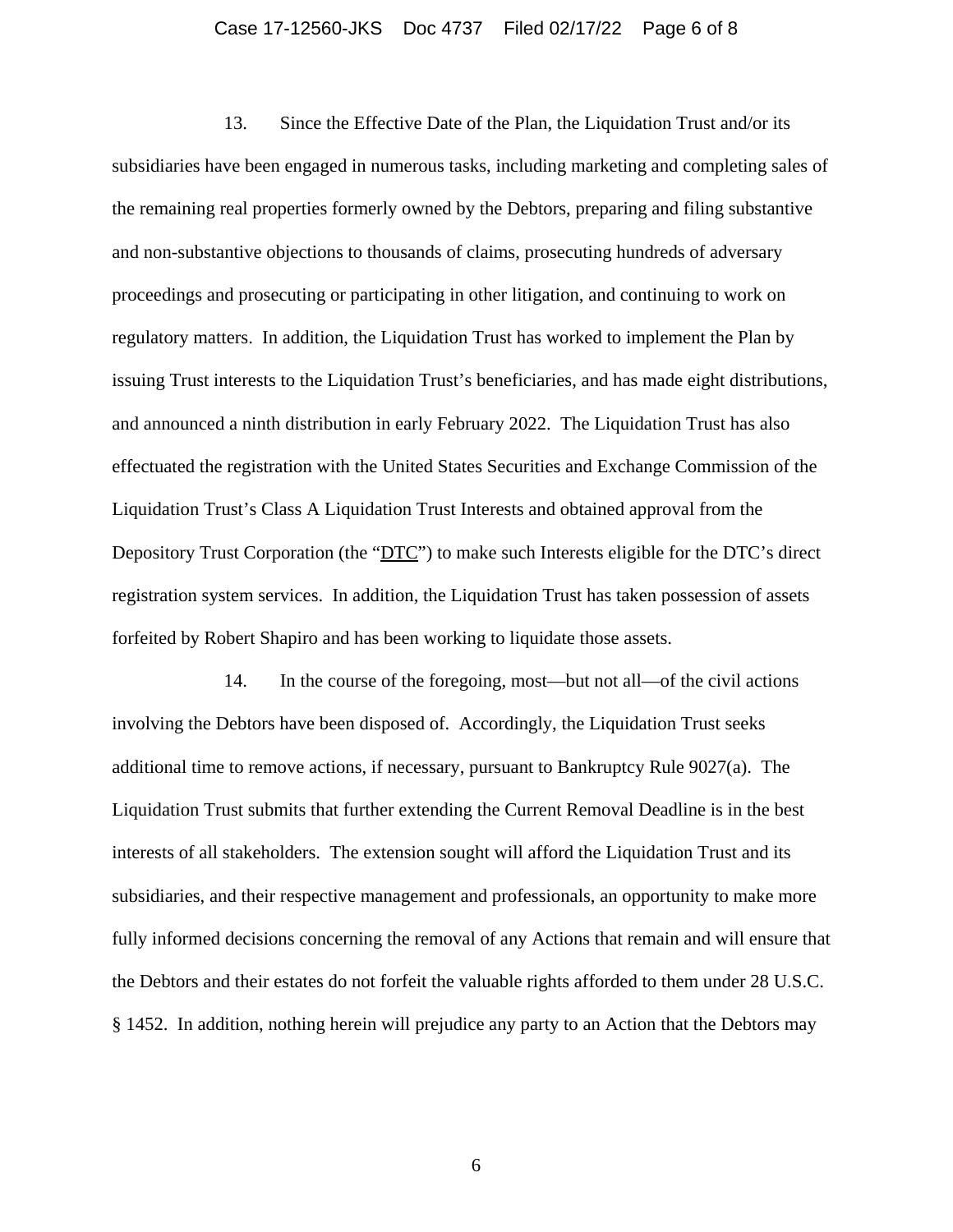# Case 17-12560-JKS Doc 4737 Filed 02/17/22 Page 7 of 8

ultimately attempt to remove from seeking the remand of such action under 28 U.S.C § 1452(b) at the appropriate time.

15. For the reasons set forth above, the Liquidation Trust submits that extending the Current Removal Deadline through and including September 16, 2022 is necessary, prudent, and in the best interests of all stakeholders.

#### **V. NOTICE**

16. Notice of this Motion will be provided to the following parties: (i) the U.S. Trustee; (ii) all parties to the Actions and their counsel, if known; and (iii) all parties who have filed a notice of appearance and request for service of papers pursuant to Bankruptcy Rule 2002. In light of the nature of the relief requested, the Liquidation Trust respectfully submits that no other or further notice is necessary.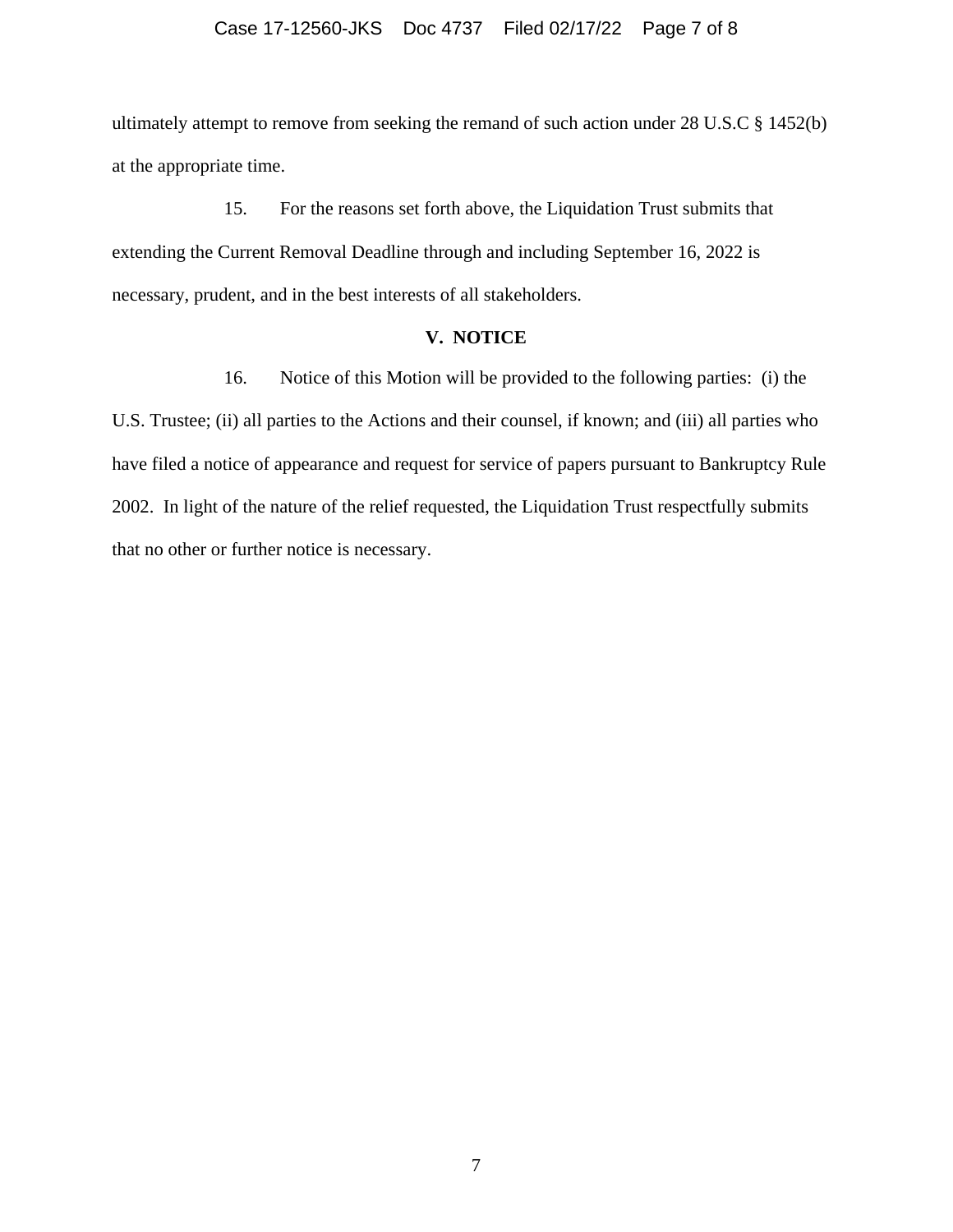Case 17-12560-JKS Doc 4737 Filed 02/17/22 Page 8 of 8

#### **VI. CONCLUSION**

WHEREFORE, the Liquidation Trust requests the Court enter the Proposed Order,

granting the relief requested herein and such other and further relief as is just and proper.

Wilmington, Delaware

Dated: February 17, 2022 PACHULSKI STANG ZIEHL & JONES LLP

*/s/ Colin R. Robinson*  Richard M. Pachulski (CA Bar No. 90073) Andrew W. Caine (CA Bar No. 110345) Bradford J. Sandler (DE Bar No. 4142) Colin R. Robinson (DE Bar No. 5524) 919 North Market Street, 17th Floor P.O. Box 8705 Wilmington, DE 19899 (Courier 19801) Telephone: 302-652-4100 Fax: 302-652-4400 Email: rpachulski@pszjlaw.com acaine@pszjlaw.com bsandler@pszjlaw.com crobinson@pszjlaw.com

-and-

KTBS LAW LLP

*f/k/a Klee, Tuchin, Bogdanoff & Stern LLP*  Kenneth N. Klee (*pro hac vice*) Michael L. Tuchin (*pro hac vice*) David A. Fidler (*pro hac vice*) Jonathan M. Weiss (*pro hac vice*) 1801 Century Park East, 26th Floor Los Angeles, California 90067 Tel: (310) 407-4000 Fax: (310) 407-9090

*Counsel to the Liquidation Trust*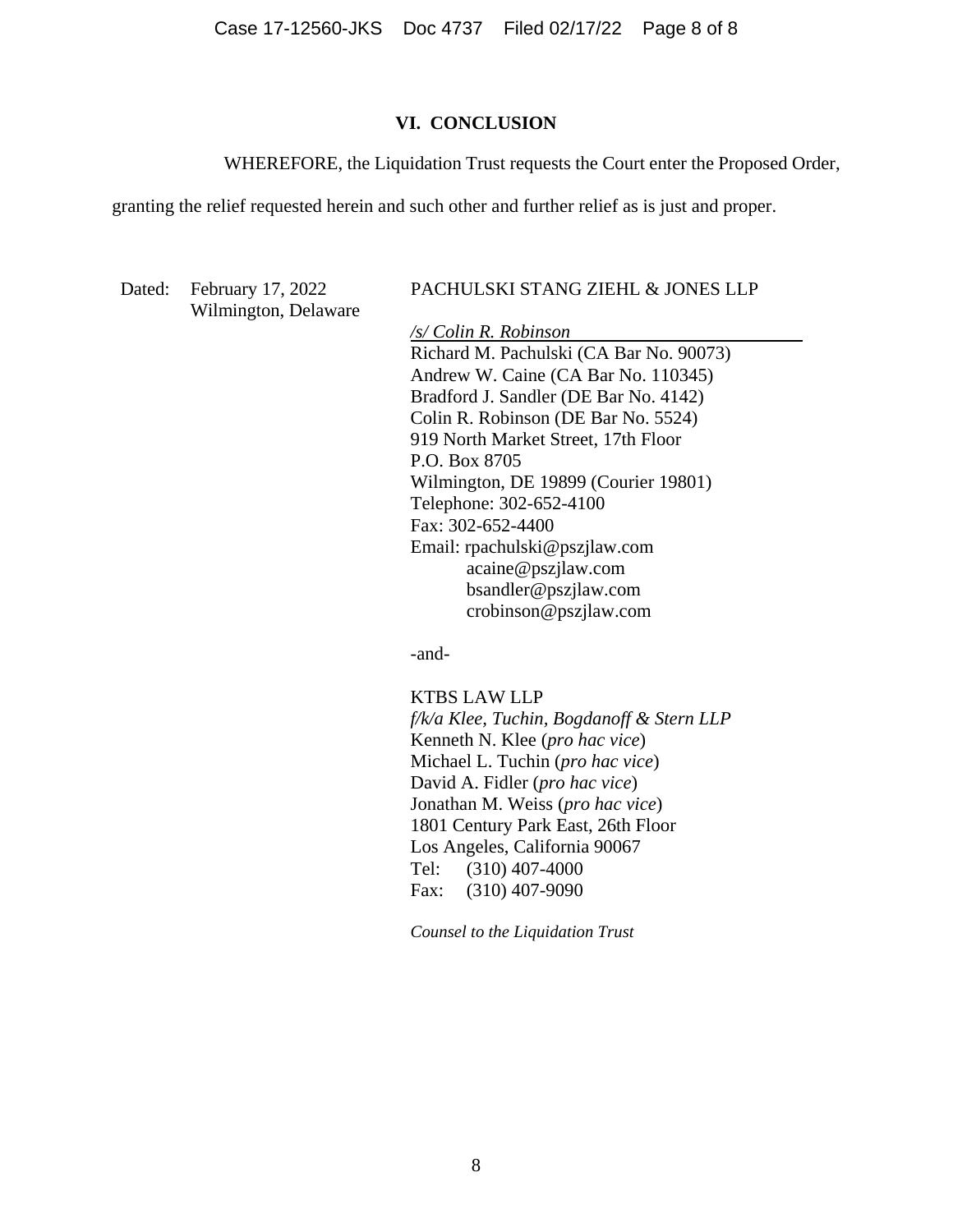# **IN THE UNITED STATES BANKRUPTCY COURT FOR THE DISTRICT OF DELAWARE**

| Remaining Debtors.                                  | Hearing Date: March 15, 2022, at 1:00 p.m. (ET)<br>Objection Deadline: March 3, 2022, at 4:00 p.m. (ET) |
|-----------------------------------------------------|---------------------------------------------------------------------------------------------------------|
| WOODBRIDGE GROUP OF COMPANIES,<br>LLC, et al., $^1$ | (Jointly Administered)                                                                                  |
| In re:                                              | Case No. 17-12560 (JKS)                                                                                 |
|                                                     | Chapter 11                                                                                              |

# **NOTICE OF MOTION**

**PLEASE TAKE NOTICE** that the Woodbridge Liquidation Trust (the "Liquidation Trust") has filed the attached *Liquidation Trust's Twelfth Motion for Entry of an Order, Pursuant to Bankruptcy Rules 9006 and 9027, Further Extending the Period Within Which the Liquidation Trust and its Subsidiaries May Remove Actions Pursuant to 28 U.S.C. § 1452* (the "Motion").

**PLEASE TAKE FURTHER NOTICE** that any objections to the Motion must be filed on or before **March 3, 2022 at 4:00 p.m. (ET)** (the "Objection Deadline") with the United States Bankruptcy Court for the District of Delaware, 3rd Floor, 824 N. Market Street, Wilmington, Delaware 19801. At the same time, you must serve a copy of any objection upon the undersigned counsel to the Liquidation Trust so as to be received on or before the Objection Deadline.

**PLEASE TAKE FURTHER NOTICE** THAT A HEARING ON THE MOTION WILL BE HELD ON **MARCH 15, 2022 at 1:00 P.M. (ET)** BEFORE THE HONORABLE J. KATE STICKLES IN THE UNITED STATES BANKRUPTCY COURT FOR THE DISTRICT OF DELAWARE, 824 NORTH MARKET STREET, 3RD FLOOR, COURTROOM NO. 7, WILMINGTON, DELAWARE 19801.

**PLEASE TAKE FURTHER NOTICE THAT, IF YOU FAIL TO RESPOND IN ACCORDANCE WITH THIS NOTICE, THEN THE COURT MAY GRANT THE RELIEF REQUESTED IN THE MOTION WITHOUT FURTHER NOTICE OR A HEARING.** 

*[Signature on next page]* 

 $\overline{a}$ 

<sup>&</sup>lt;sup>1</sup> The Remaining Debtors and the last four digits of their respective federal tax identification numbers are as follows: Woodbridge Group of Companies, LLC (3603) and Woodbridge Mortgage Investment Fund 1, LLC (0172). The Remaining Debtors' mailing address is 201 N. Brand Blvd., Suite M, Glendale, CA 91203.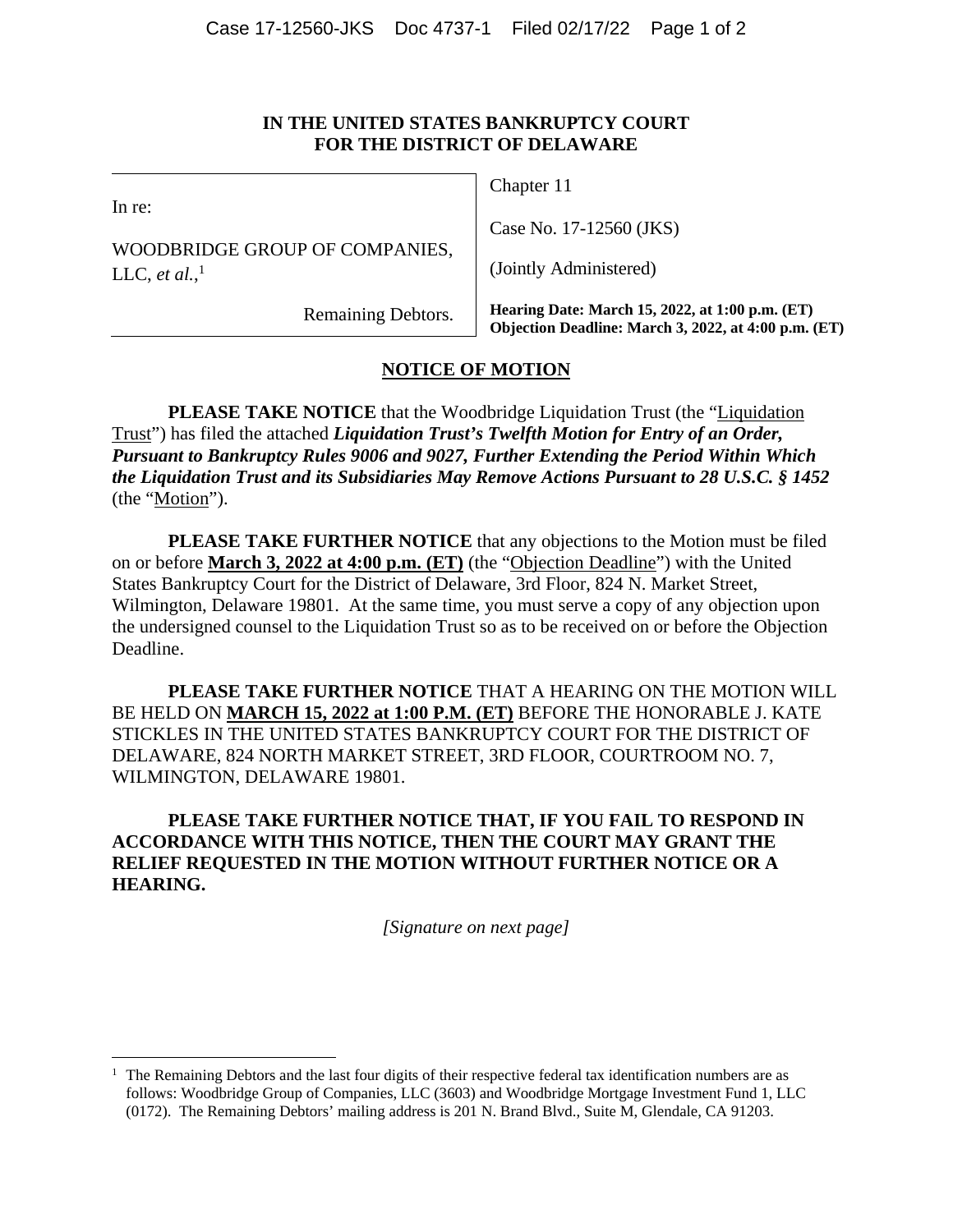Wilmington, Delaware

## Dated: February 17, 2022 PACHULSKI STANG ZIEHL & JONES LLP

*/s/ Colin R. Robinson* 

 Richard M. Pachulski (CA Bar No. 90073) Andrew W. Caine (CA Bar No. 110345) Bradford J. Sandler (DE Bar No. 4142) Colin R. Robinson (DE Bar No. 5524) 919 North Market Street, 17th Floor P.O. Box 8705 Wilmington, DE 19899 (Courier 19801) Telephone: 302-652-4100 Fax: 302-652-4400 Email: rpachulski@pszjlaw.com acaine@pszjlaw.com bsandler@pszjlaw.com crobinson@pszjlaw.com

-and-

KTBS LAW LLP

*f/k/a Klee, Tuchin, Bogdanoff & Stern LLP* Kenneth N. Klee (*pro hac vice*) Michael L. Tuchin (*pro hac vice*) David A. Fidler (*pro hac vice*) Jonathan M. Weiss (*pro hac vice*) 1801 Century Park East, 26th Floor Los Angeles, California 90067 Tel: (310) 407-4000 Fax: (310) 407-9090

*Counsel to the Liquidation Trust*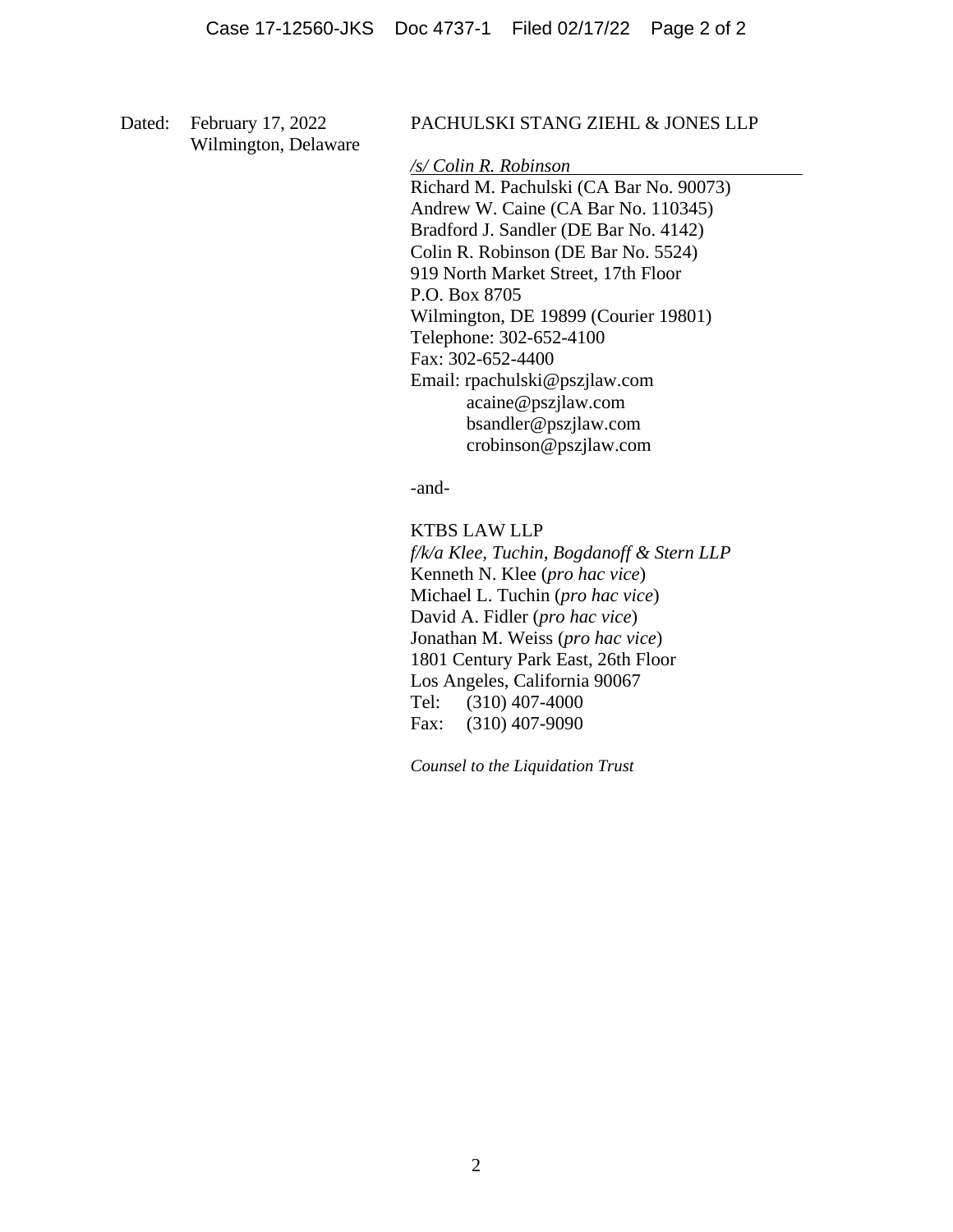# **EXHIBIT A**

**Proposed Order**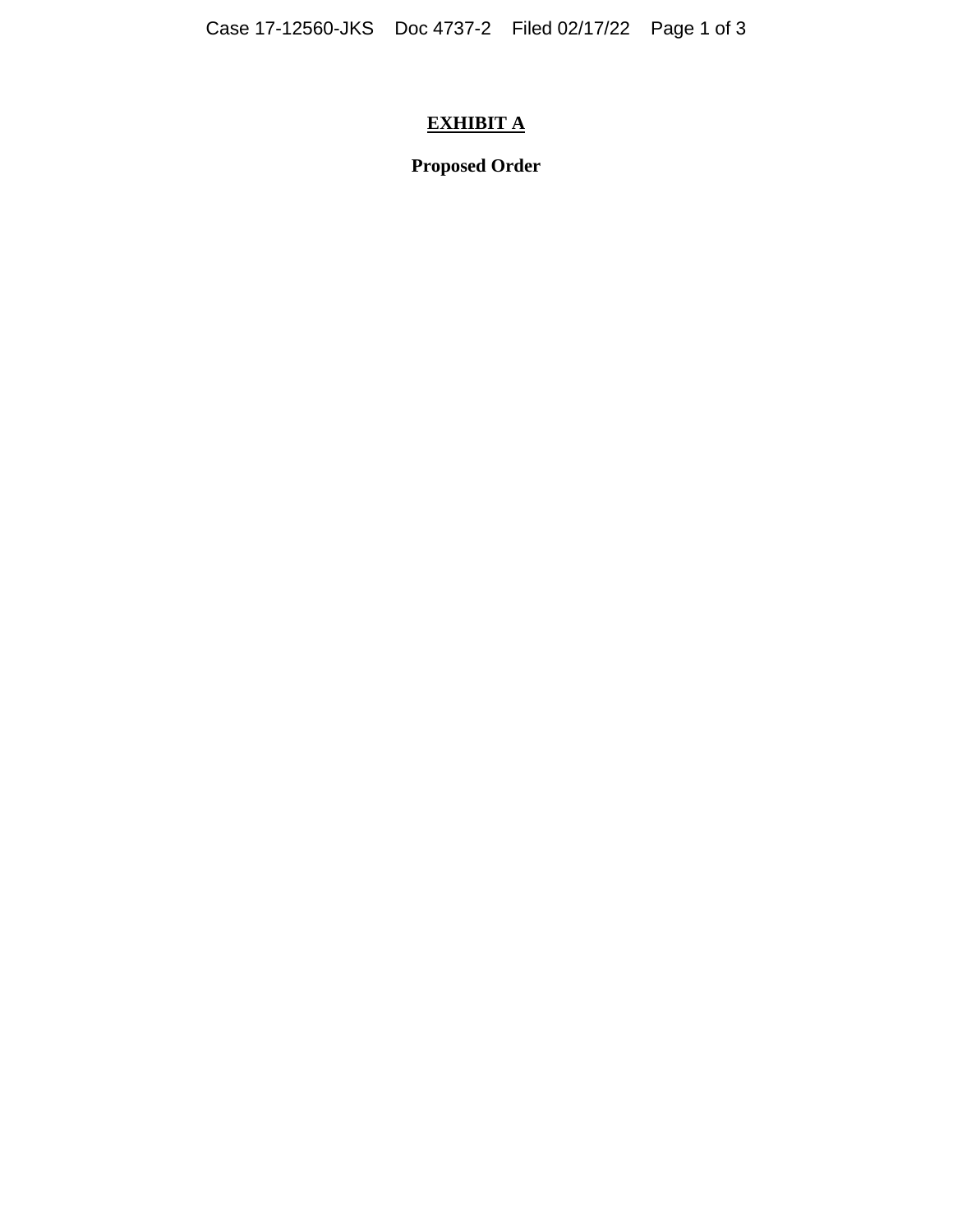## **IN THE UNITED STATES BANKRUPTCY COURT FOR THE DISTRICT OF DELAWARE**

In re

 $\overline{a}$ 

WOODBRIDGE GROUP OF COMPANIES, LLC, *et al.*, 1

Chapter 11

Case No. 17-12560 (JKS)

(Jointly Administered)

Remaining Debtors.

**Ref. Docket No. \_\_\_\_\_**

# **TWELFTH ORDER, PURSUANT TO BANKRUPTCY RULES 9006 AND 9027, FURTHER EXTENDING THE PERIOD WITHIN WHICH THE LIQUIDATION TRUST AND ITS SUBSIDIARIES MAY REMOVE ACTIONS PURSUANT TO 28 U.S.C. § 1452**

Upon consideration of the motion (the " $Motion$ ")<sup>2</sup> of the Liquidation Trust for the entry of</u> an order, pursuant to Bankruptcy Rules 9006 and 9027, further extending the period within which the Liquidation Trust may remove actions pursuant to 28 U.S.C. § 1452 through and including September 16, 2022 and all pleadings related thereto; and due and proper notice of the Motion having been given; and it appearing that no other or further notice of the Motion is required; and it appearing that the Court has jurisdiction to consider the Motion in accordance with 28 U.S.C. §§ 157 and 1334 and the *Amended Standing Order of Reference* from the United States District Court for the District of Delaware, dated February 29, 2012; and it appearing that this is a core proceeding pursuant to 28 U.S.C. § 157(b)(2); and it appearing that venue of this proceeding and the Motion is proper pursuant to 28 U.S.C. §§ 1408 and 1409; and it appearing that this Court may enter a final order consistent with Article III of the United States Constitution; and this Court having found and determined that the relief requested in the Motion is in the best interest of the

<sup>1</sup> The Remaining Debtors and the last four digits of their respective federal tax identification numbers are as follows: Woodbridge Group of Companies, LLC (3603) and Woodbridge Mortgage Investment Fund 1, LLC (0172). The Remaining Debtors' mailing address is 201 N. Brand Blvd., Suite M, Glendale, CA 91203. 2

<sup>&</sup>lt;sup>2</sup> Capitalized terms used but not otherwise defined herein shall have the meanings ascribed to them in the Motion.